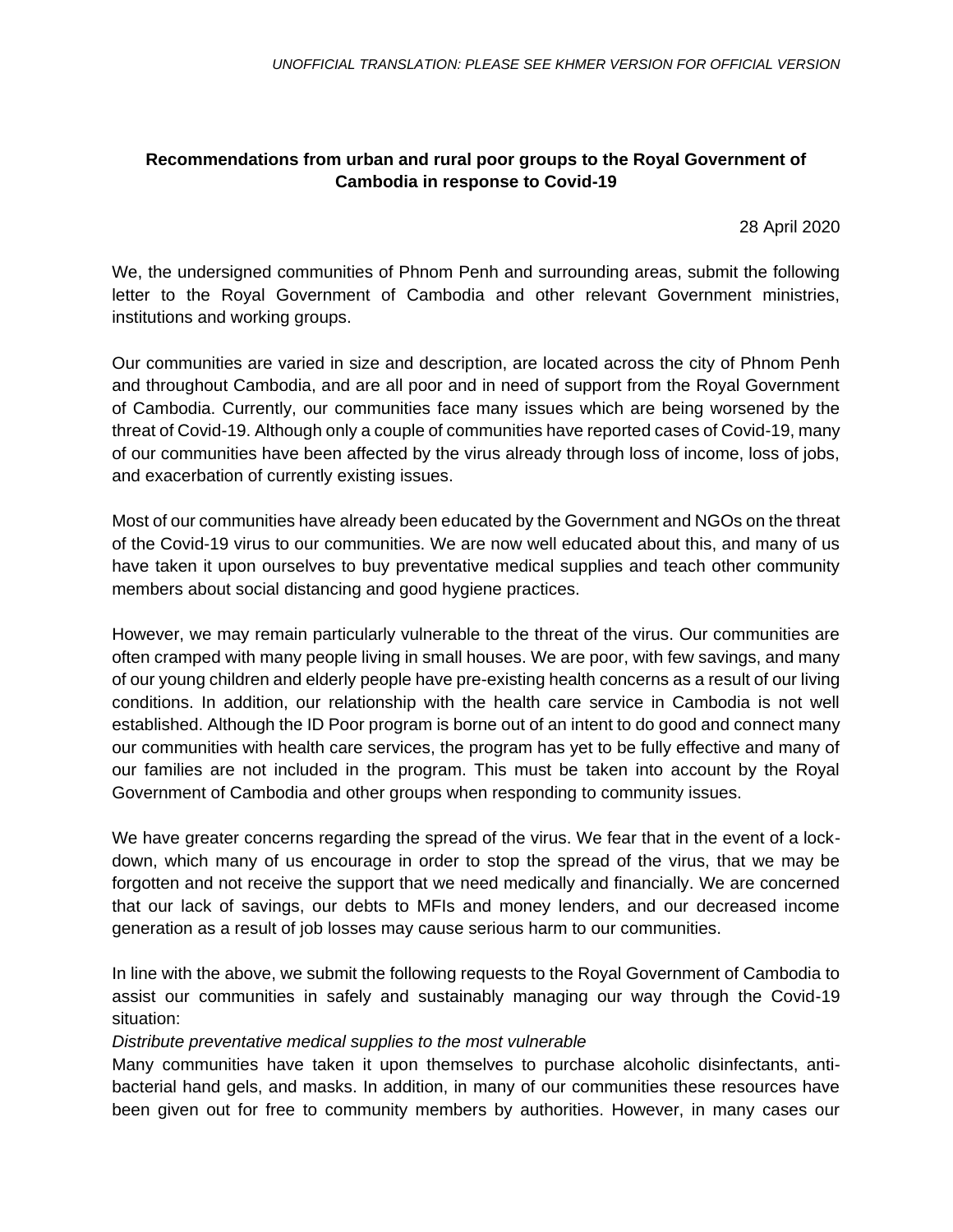poorest families cannot afford to buy these products. We submit that the provision of preventative medical supplies like those above be targeted towards the most in need of them, namely motodup drivers, tuk-tuk drivers, trash collectors and poor families. Without these materials the threat of Covid-19 spreading throughout our communities and into the wider population becomes much greater. In order to target the most in need families, the use of ID Poor will not be enough. We recommend the Royal Government of Cambodia to work with development partners and NGOs in this regard to ensure efficient targeting of vulnerable groups.

#### *Ease or suspend debt to MFIs, banks and private money-lenders*

All communities fear that they will not be able to repay their loans on time, or at all. The fear is compacted by the prospect of further job loss, in the event of a lock-down, and by reduced income through greater spending on preventative medical supplies as listed above. Therefore, we submit to the Royal Government of Cambodia to take action to order MFI institutions and banks to suspend loan repayments during the time in which Covid-19 has affected job security in the country. Further, we ask that a public statement be made for informal money-lenders to cease debt collection during this time and that local authorities and NGOs work with both money lenders and indebted communities to resolve issues peacefully.

# *Rental suspension and suspension of all taxes on sales*

Many community members are renters and either do not own the land on which they live, or do not own the land on which they conduct business. We understand the Prime Minister's position that he and the Government have no right to suspend rental payments but we believe that this is not an issue of private rights but an issue of social rights and that all of society is being affected by the Covid-19 so all of society should have to work together to defeat the virus. As livelihoods are under threat because of Covid-19 we submit to the Royal Government of Cambodia to take action to order the suspension of rental payments below \$200.00 USD per month during the time in which Covid-19 has affected job security in the country. In addition, any taxes related to the business transactions which poor and informal sector workers currently engage in, should also be suspended by order of the State.

# *Stay-at-home payments*

The communities are facing severe effects already as a result of job loss and income reduction caused by Covid-19. In addition, it is understood that the Royal Government of Cambodia is considering the possibility of lockdown measures in line with other countries and which would ultimately lead to our communities losing their incomes entirely. As community members are poor, and typically have no savings or saving groups, it is requested that community members are paid by the Royal Government of Cambodia a stay-at-home stipend in order to ensure community members are kept safe, that their lives continue with respect and dignity, and that they do not put themselves into precarious situations by taking out further loans with money lenders or by leaving their houses to work and putting the greater population at risk of the virus spreading.

#### *Relocation and eviction issues*

Communities have expressed fear that evictions and relocations may continue during this time. While some communities are awaiting their relocation sites and do not wish to have this process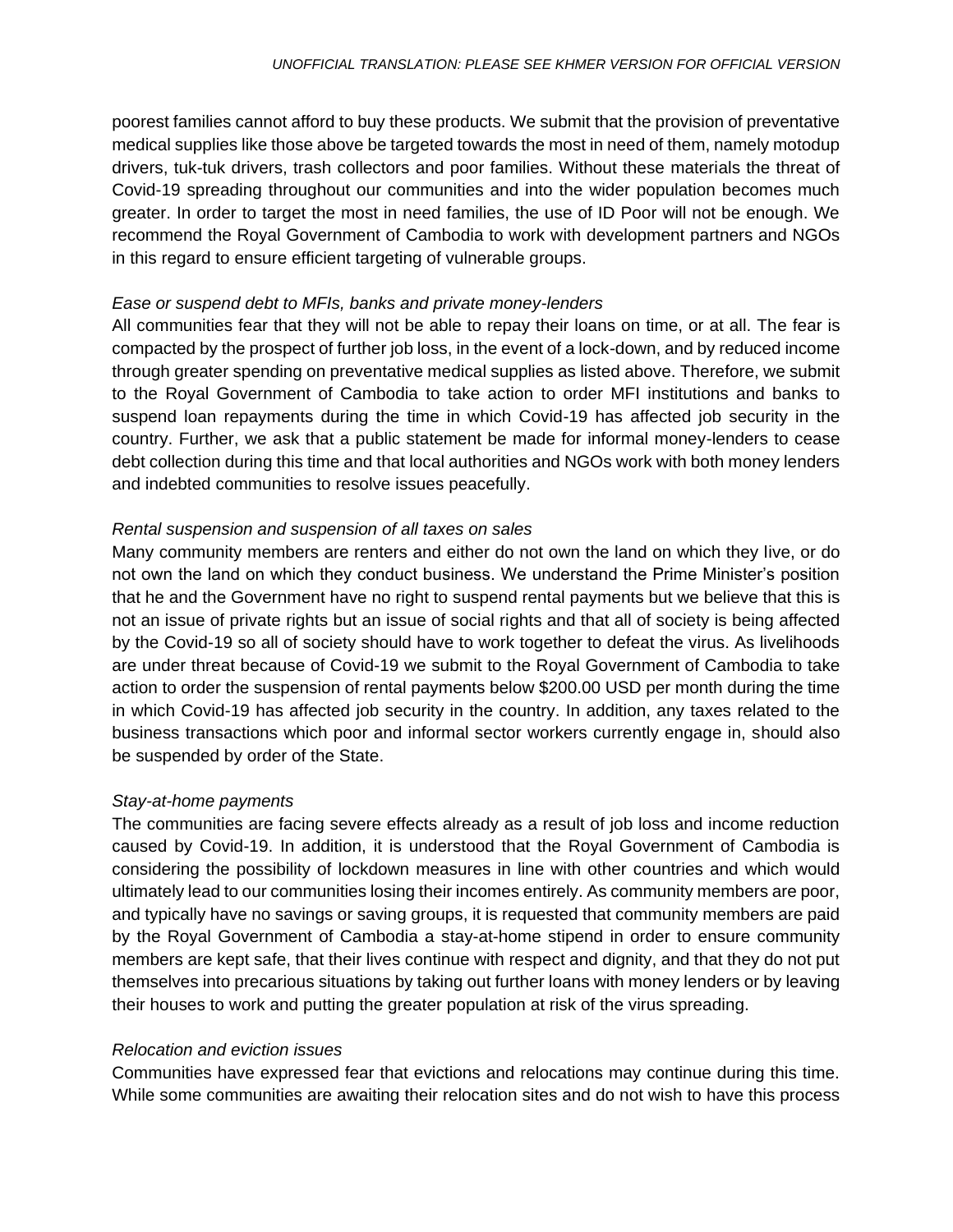delayed or abandoned, others are requesting that the eviction and relocation process be suspended during the time in which Covid-19 is affecting the country. It is requested that the Royal Government of Cambodia direct its Ministries and authorities to meet with communities and clearly and cooperatively come to a conclusion as to how each community situation will proceed where a relocation and eviction is ongoing. We also ask that the Government place a complete ban on evictions of people from their houses until after the Covid-19 situation has stopped affecting the country. Without this protection our communities will be more likely to be infected by the virus, and that any evictions that take place during this time would contravene other Governmental directives, such as social distancing and avoiding unnecessary travel.

### *Price issues on foodstuffs*

Some traders are taking advantage of the current pandemic by raising prices for vegetables, fish, meat, and rice, which is a daily need of all people. With that regard, we ask the government to carefully monitor the situation and make official announcements to keep pricing on essential items of food reasonable.

### *Improving livelihoods for a more sustainable future*

In order for farmers to utilise the agricultural land and to promote our economy, we ask the Royal Government of Cambodia to provide subsidies to low-income small and medium-sized farmers through increased funding to the agricultural sector to enable farmers to raise livestock and grow agricultural crops. We would like to request the Royal Government of Cambodia to work on land issues in partnership with civil society, and private sector development partners to assist farmers in building their technical capacity to secure livelihoods.

This letter is endorsed by the following communities:

- 1. Somrong Meanchey Communutity, Phnom Penh
- 2. Smor San Community, Phnom Penh
- 3. Russey Srah Community, Phnom Penh
- 4. Samaki Roung Roeung Community, Phnom Penh
- 5. Toul Sangke A Community, Phnom Penh
- 6. Phlov Rothpleung Community, Phnom Penh
- 7. Prek Takong 3 Community, Phnom Penh
- 8. Borey Santipheap Community, Phnom Penh
- 9. Satrey Khlangsang Community, Phnom Penh
- 10. Sen Reak Reay Community, Phnom Penh
- 11. Prek Takong 60m Community, Phnom Penh
- 12. Samroung Tboung Community, Phnom Penh
- 13. Phum 23 Community, Phnom Penh
- 14. 92 Community, Phnom Penh
- 15. Boeung Chhouk Community, Phnom Penh
- 16. Tropeang Rang Community, Phnom Penh
- 17. Boeung Chhouk A Communtiy, Phnom Penh
- 18. Thmor Kol Community, Phnom Penh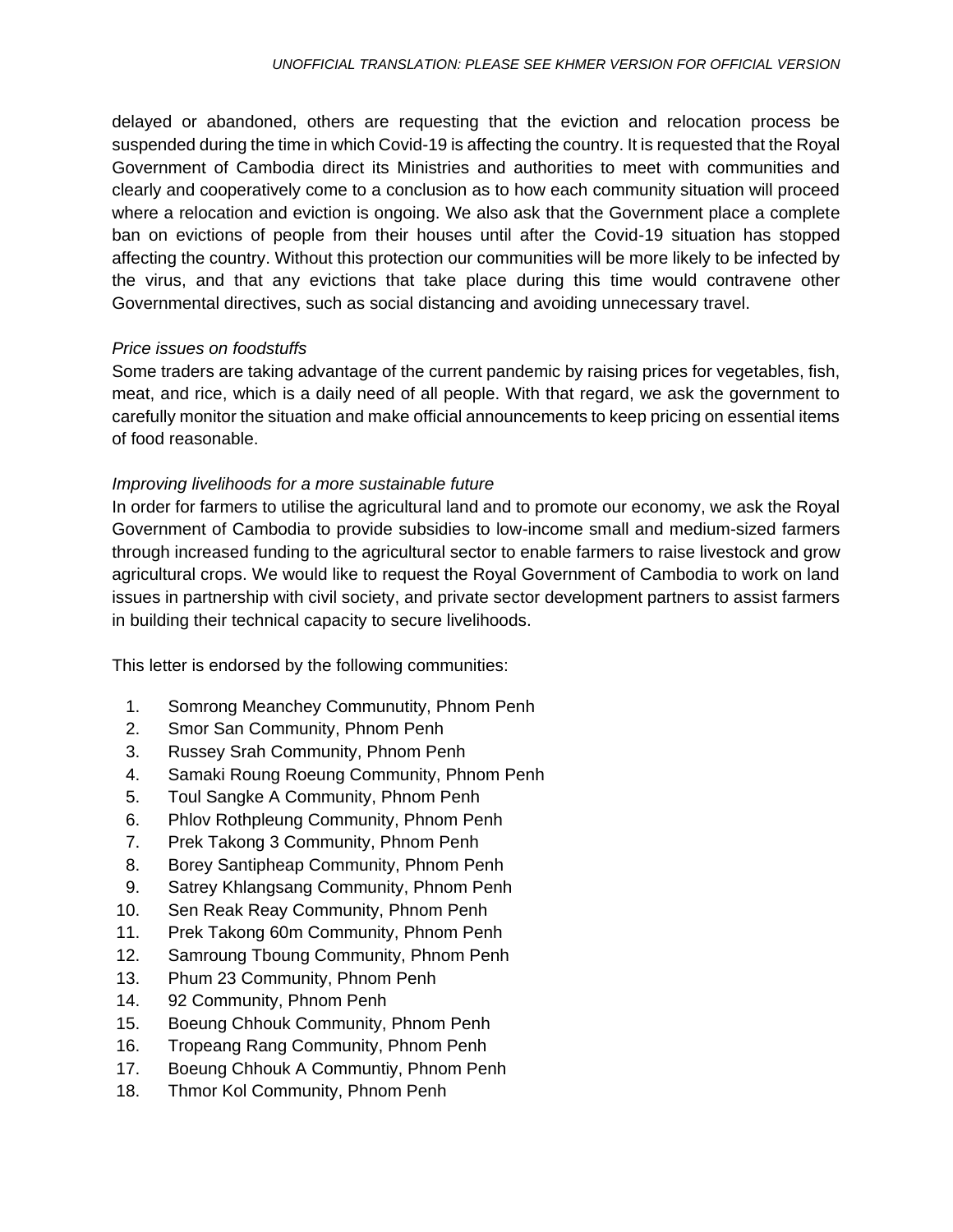- 19. Steung Meanchey Community, Phnom Penh
- 20. Roluos Cheung Ek Community, Phnom Penh
- 21. Reak Chamroeun Community, Phnom Penh
- 22. Boeung Trabek Phum 4 Community, Phnom Penh
- 23. Boeung Chhouk Meanchey Thmey 2 Community, Phnom Penh
- 24. Chraing Chamreah group 7 community, Phnom Penh
- 25. Brobok Khang Tboung Community, Phnom Penh
- 26. Phum 5 Steung Meanchey Community, Phnom Penh
- 27. Phum 5 Olumpich Community, Phnom Penh
- 28. Ondoung 3 Community, Phnom Penh
- 29. Phum Boeung Salang Community, Phnom Penh
- 30. Chres Thmey Community, Phnom Penh
- 31. Prek Toul Community, Phnom Penh
- 32. Phum 17 Community, Phnom Penh
- 33. Phum 21 Community, Phnom Penh
- 34. Phum 3 Community, Phnom Penh
- 35. Block Kanvathmey Community, Phnom Penh
- 36. Boeung Chhouk Meanchey Thmey 1 Community, Phnom Penh
- 37. Nirout Boeung Chhouk Community, Phnom Penh
- 38. Toul Sambo Aphiwat Community, Phnom Penh
- 39. Punleu Khemara Community, Phnom Penh
- 40. Krey Kro Steung Meanchey Community, Phnom Penh
- 41. Phum Prek Punlea Community, Phnom Penh
- 42. Koh Norea Community, Phnom Penh
- 43. Kva Community, Phnom Penh
- 44. Phum Teuk Thla Community, Phnom Penh
- 45. Phum Baku Community, Phnom Penh
- 46. Prek Tanou Community, Phnom Penh
- 47. Prek Tangov Community, Phnom Penh
- 48. Derm Makkleur Community, Phnom Penh
- 49. Boeung Kak I Community, Phnom Penh
- 50. Phum 2 Community, Phnom Penh
- 51. Phum Derm Sleng Community, Phnom Penh
- 52. Phum Mitapheap Community, Phnom Penh
- 53. Phum Kor Community, Phnom Penh
- 54. Phum Krol Kor group III Community, Phnom Penh
- 55. Cheung Ek Group III Community, Phnom Penh
- 56. Cherng Ek Krom 4 community Phnom Penh
- 57. Roum Meat community Phnom Penh
- 58. Derm Srol community Phnom Penh
- 59. Sameki 3 community Phnom Penh
- 60. Phum Klang Sang Phnom Penh
- 61. Chery Mokol community Phnom Penh
- 62. Phom Kombor Krom 5 Phnom Penh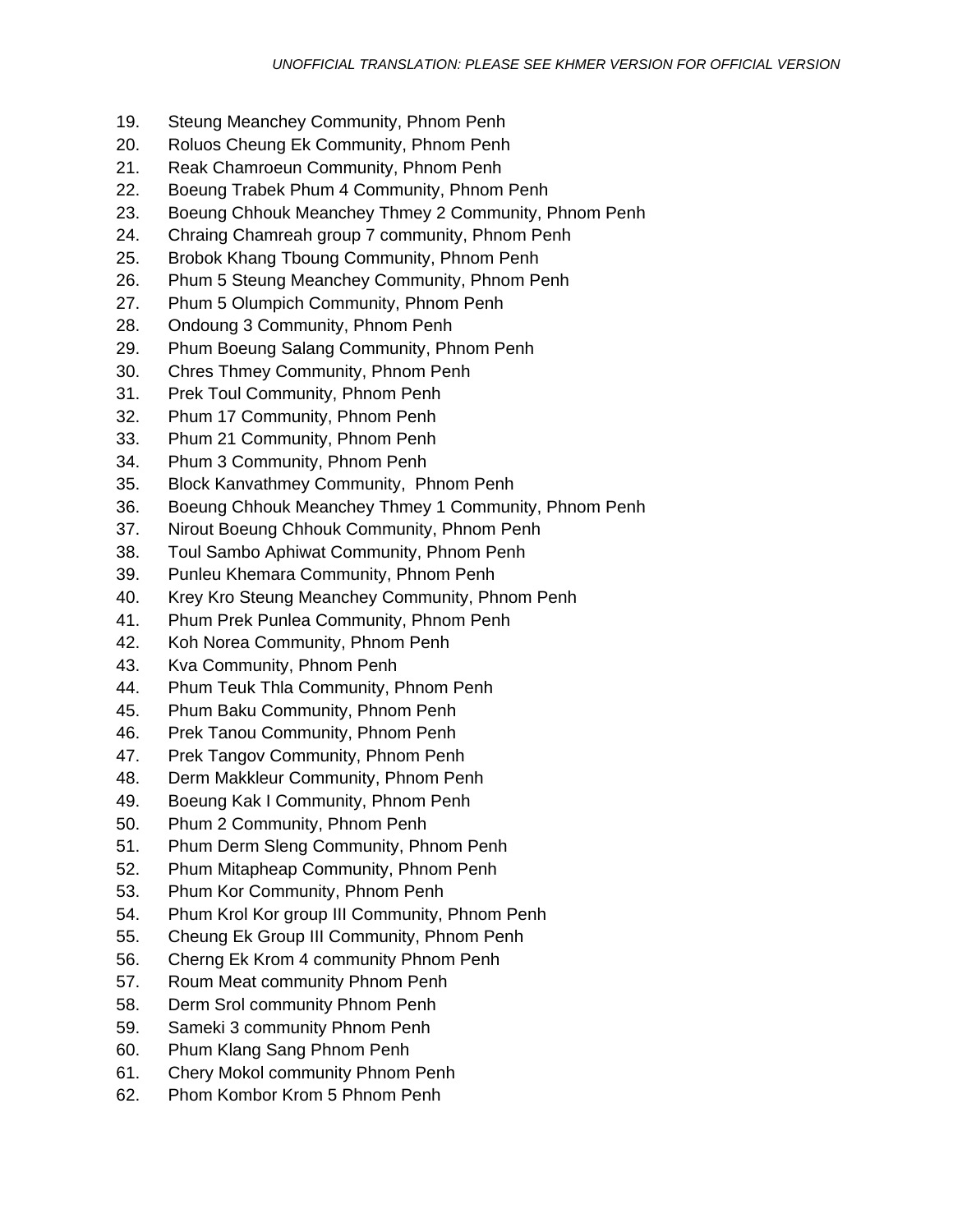- 63. Phom Phsa Toch Krom 15 Phnom Penh
- 64. Samaki Chak Meas community , Svay Chrom district, Svay Reang province
- 65. Lor Peang community, Kampong Chhnang province
- 66. Om Lang community, Thpong district, Kampong Speu province
- 67. Tropeang Cho community, Oral district, Kampong Speu province
- 68. Rasmey Samki community, Oral district, Kampong Spoe province
- 69. Krom 197 Land community, Srea Ombil district, Koh Kong province
- 70. Krom 175 Land community, Srae Ombil district, Koh Kong province
- 71. Krom 66 Land community, Srea Ombil district, Koh Kong province
- 72. 843 Land community, Bothom Saker district, Koh Kong province
- 73. Chong Kom Ti 1 community, Memuth district, Tbong Khmum province
- 74. Chong Kom Kandal community, Memuth district, Tbong Khmum province
- 75. Kaksakam Molathan community, Memuth district, Tbong Khmum province
- 76. Kambros community, Domber district, Tbong Khmum province
- 77. Srea Brang community, Domber district, Tbong Khmum province
- 78. Bossa Snoe community, Domber district, Tbong Khmum province
- 79. Meanchey community, Romdol district, Svay Reang province
- 80. Samaki Remeas Hek community, Remeas Hek district, Svay Reang province
- 81. Deythli Orndong Tropang community, Remeas Hek district, Svay Reang province
- 82. Lerk Stouy Sethmanous community, Kandal Stung district, Kandal province
- 83. Dorpor community, Samrong district, Takeo province
- 84. Kok Tarea community, Samrong district, Takeo province
- 85. Otrachak Chit community,Prey Nop district, Preah Sihanouk province
- 86. Bat khta community, Prey Nop district, Preah Sihanouk province
- 87. Odomrey community, Stang Hav district, Preah Sihanouk province
- 88. Okampochea community, Prey Nop district, Preah Sihanouk province
- 89. Spean Chhas community, Preah Sihanouk province
- 90. Thmor Thom community, Prey Nop district, Preah Sihanouk province
- 91. Kbal Hong Teo community, Prey Nop district, Preah Sihanouk province
- 92. Okhach community, Stung Hav district, Preah Sihanouk province
- 93. Orndong Thmor community, Prey Nop district, Preah Sihanouk province
- 94. Sa Ei 5 community, Prey Nop district, Preah Sihanouk province
- 95. Preak Treang community, Stung Hav district, Preah Sihanouk province
- 96. Borey Kila Community, Phnom Penh
- 97. Chheko Community, Phnom Penh
- 98. Phum 22 Community, Phnom Penh
- 99. Hou Samnom Community, Kompong Speu
- 100. Um Leang Community, Kompong Speu
- 101. Phum Deychhnang Community, Kompong Speu
- 102. Raksmey Samaki Community, Kompong Speu
- 103. 297 Community, Koh Kong
- 104. Chhi kor Krom Community, Koh Kong
- 105. Fishing Community, Koh Kong
- 106. Kein Teuk Community, Koh Kong